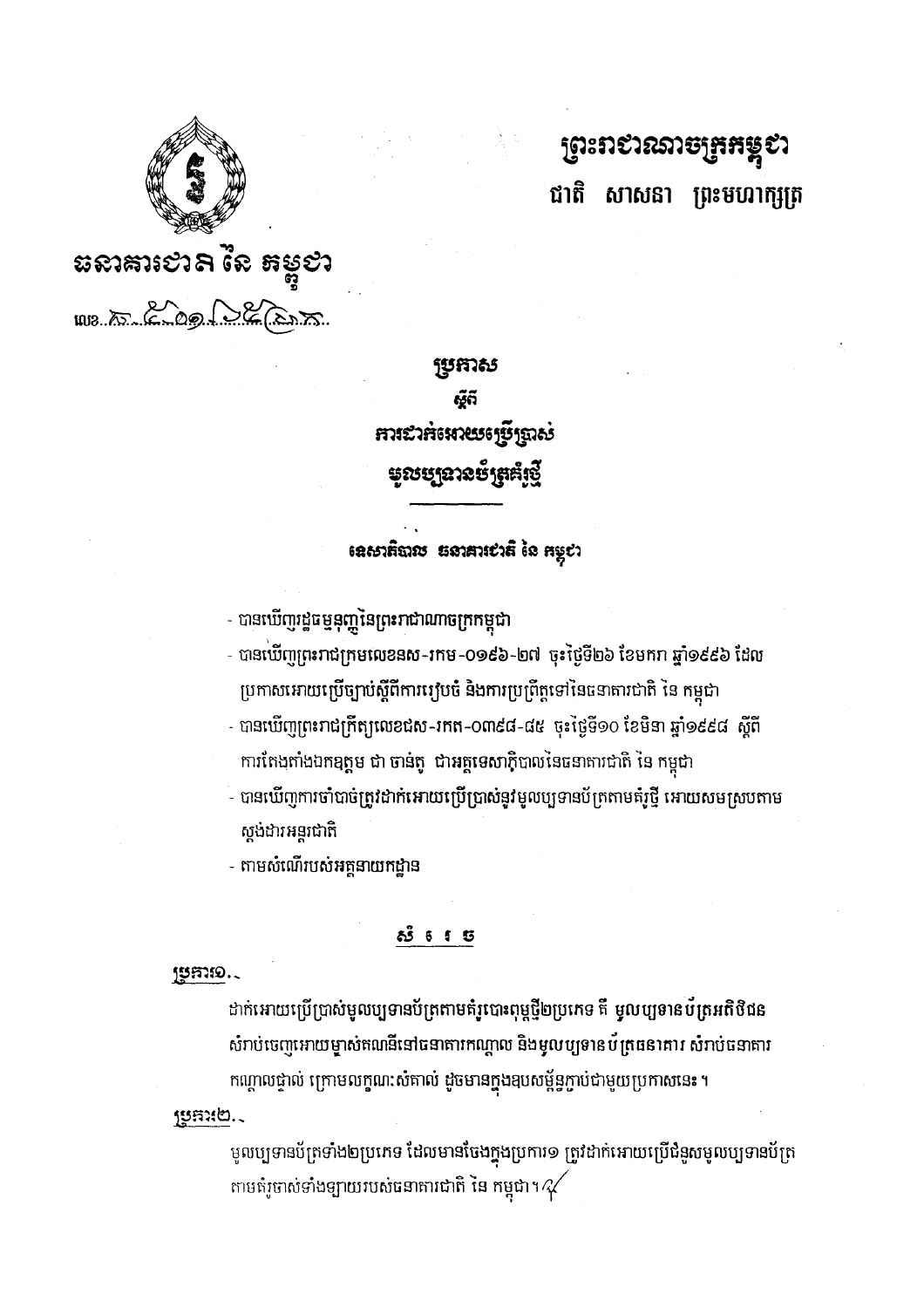# ម្រុកអណ..

អគ្គនាយកដ្ឋាន អគ្គលេខាធិការដ្ឋាន អគ្គបេទ្យា អគ្គាធិការដ្ឋាន គ្រប់នាយកដ្ឋាន អង្គភាព និងគ្រប់ ត្រឹះស្ថានធនាតាវនិងហិរញ្ហវត្ថុ នៅក្រោមឱវាទ និង ក្រោមអាណាព្យាបាលធនាតារជាតិ នៃ កម្ពុជា ត្រូវ អនុវត្តម៉ឹងម៉ាត់នូវប្រកាសនេះ តាមភារកិច្ចរ្យង១ខ្លួន។

### jymić.

ប្រកាសនេះមានប្រសិទ្ធិភាពអនុវត្ត ចាប់ពីថ្ងៃចុះហត្ថលេខាតទៅ ។ $\mathscr{U}$ 



# **Higoaan:**

- ដូចប្រការ៣

<sup>"</sup>ដើម្បីអនុវត្ត"

- កាលប្បវត្តិ

- ឯកសារ

<u> Uyoçr</u> :

- គ្រប់សមាជិកក្រុមប្រឹក្សាភិបាល

- ទីស្តីការគណ<mark>ៈរដ្ឋ</mark>មន្ត្រី

ិដើម្បីជូនជ្រាបជា<mark>ពត៌</mark>មាន<sup>"</sup>

- នាយកដ្ឋានសេវាកុំព្យូទ័រនៃទីស្តីការគណៈរដ្ឋមន្ត្រី

ឺដើម្បីចុះផ្សាយក្នុងរ<mark>ា</mark>ជកិច្ច**ឺ**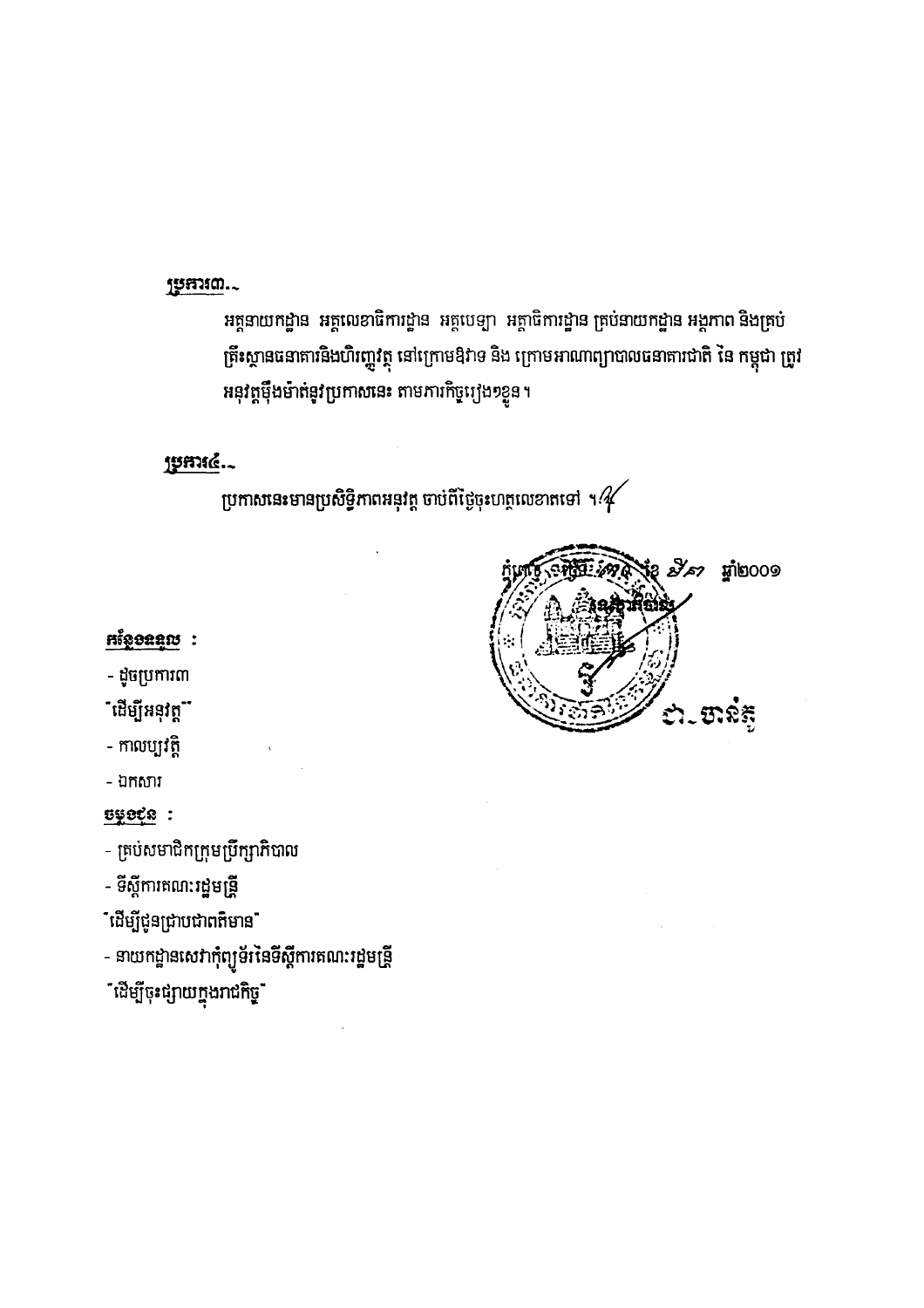## <u>១បសម្ព័ន្</u>

# លក្ខណៈសំគាល់មូលប្បូ**នានប**ត្រែថ្មី

(ផ្អែកតាមប្រការ១ នៃប្រកាសស្តីពីការដាក់ឱ្យប្រើប្រាស់មូលប្បទានបត្រតំរូថ្មី លេខ ធ៥០១-៦៥ ប្រក. ចុះថ្ងៃទី ៣០ មិនា ២០០១ របស់ធនាគារជាតិនៃកម្ពុជា)

## ១. មុលប្បនរនប្បំគួរនេីថិបន មានលក្ខណ:សំគាល់ដូចតទៅ

#### ក.. លក្ខណៈភុថៅ :

– បណ្តោយ១៦៦ម.ម ទទឹង ៨៣ម.ម. ពណ៌ចំបង គឺ ពណ៌ថ្ងៃមេឃ និងពណ៌ិត្រួយចេក ។

- នៅប៉ែកខាងលើមូលប្បទានបក្រ ផ្នែកខាងឆ្វេងមានអក្សរខ្មែរ និងអក្សរអង់ត្អេសពណ៌ខ្យៅ "**ននាគារ៩រតិនៃគម្លុ**ះ" និង "National Bank of Cambodia" ព្រមទាំងអាស័យដ្ឋាន "ទីស្នាក់ការ ២២-២៤ មហាវិថីព្រះនរោត្តមភ្នំពេញ " និង "22-24 Preah Norodom Blvd, Phnom Penh" ចំណែកឯផ្នែកខាងស្តាំ មានផ្ទៃបោះពុម្ពពណ៌ពងមាន់ជារាងពងក្រពើ ហើយមានអក្សរ ម៉ៃ្ង-ខែ-ឆ្នាំ និង Date......" នៅពីលើនោះ ។

- នៅប៉ែកកណ្តាលនៃសន្លឹកមូលប្បទានប័ត្រ ថ្នៃកខាងឆ្វេងមានអក្សរខ្មែរ និងអក្សរអង់គ្លេស ឺបើកឱ្យ/Pay to ឺ និង ឺ ចំនួនទឹកប្រាក់/The sum ofឺ និងមានបន្ទាត់ចំនួនបីខ្សែបន្តពីអក្សរទាំងនោះសំរាប់ចុះចំនួនទឹកប្រាក់ជាអក្សរ ឯផ្នែកខាងស្តាំវិញ មានប្រអប់រាងបូនជ្រុងទ្រវែងមួយដែលខាងក្នុងនោះមានបន្ទាត់មួយផ្គុំឡើងដោយចំណុចពងត្រីជាកន្លែងសំរាប់ចុះចំនួន ទឹកប្រាក់ ជាលេខ ហើយមានអក្សរខ្មែរ និងអក្សរអង់គ្លេស "ឬអ្នកកាន់/or Bearer" នៅពីលើប្រអប់ និង "មាត្តសេខា/ Signature" នៅពីក្រោមប្រអប់ ។

– នៅប៉ែកខាងក្រោមនៃសន្លឹកមូលប្បទានប័ត្រ មានបន្ទាត់ឆ្មារមួយកាត់សន្នឹងពីចុងខាងឆ្វេងដល់ចុងខាងស្តាំ ។ តាម បណ្តោយបន្ទាត់នោះ ថ្នៃកខាងឆ្វេង ខាងក្រោមបន្ទាត់មានអក្សរ "មូលប្បទានប័ត្រលេខ" និង "Cheque" ដែលមានបោះពុម្ភ នូវលេខ-មាលានៃសន្លឹកមូលប្បទានប័ក្រនៅពីមុខនោះ ដោយទឹកខ្មៅពណ៌ក្រហម ឯផ្នែកកណ្តាលខាងលើបទ្វាត់មានអក្សរ ឺ *មិនត្រូវចុះហត្ថលេខាក្រោមបន្ទាត់/No Signature below this line*໋ និងខាងក្រោមបន្ទាត់មានអក្សរឺ លេខតណនី៎ និង "Account No." ជាកន្លែងសំរាប់ចុះឈ្មោះ និងលេខតណនីអតិថិជន ។

ក្រៅពីលក្ខណ:សំគាល់ទូទៅដូចបានរៀបរាប់ខាងលើ នៅលើសន្លឹកមូលប្បទានបត្រ ចាប់ពីចំណុចកណ្តាលទៅខាងឆ្វេង មានរំលេចរូបសញ្ញាធនាគារជាតិនៃកម្ពុជា ដែលមានទំហំប្រហែល 1/3 នៃសន្លឹកមូលប្បទានបត្រ ។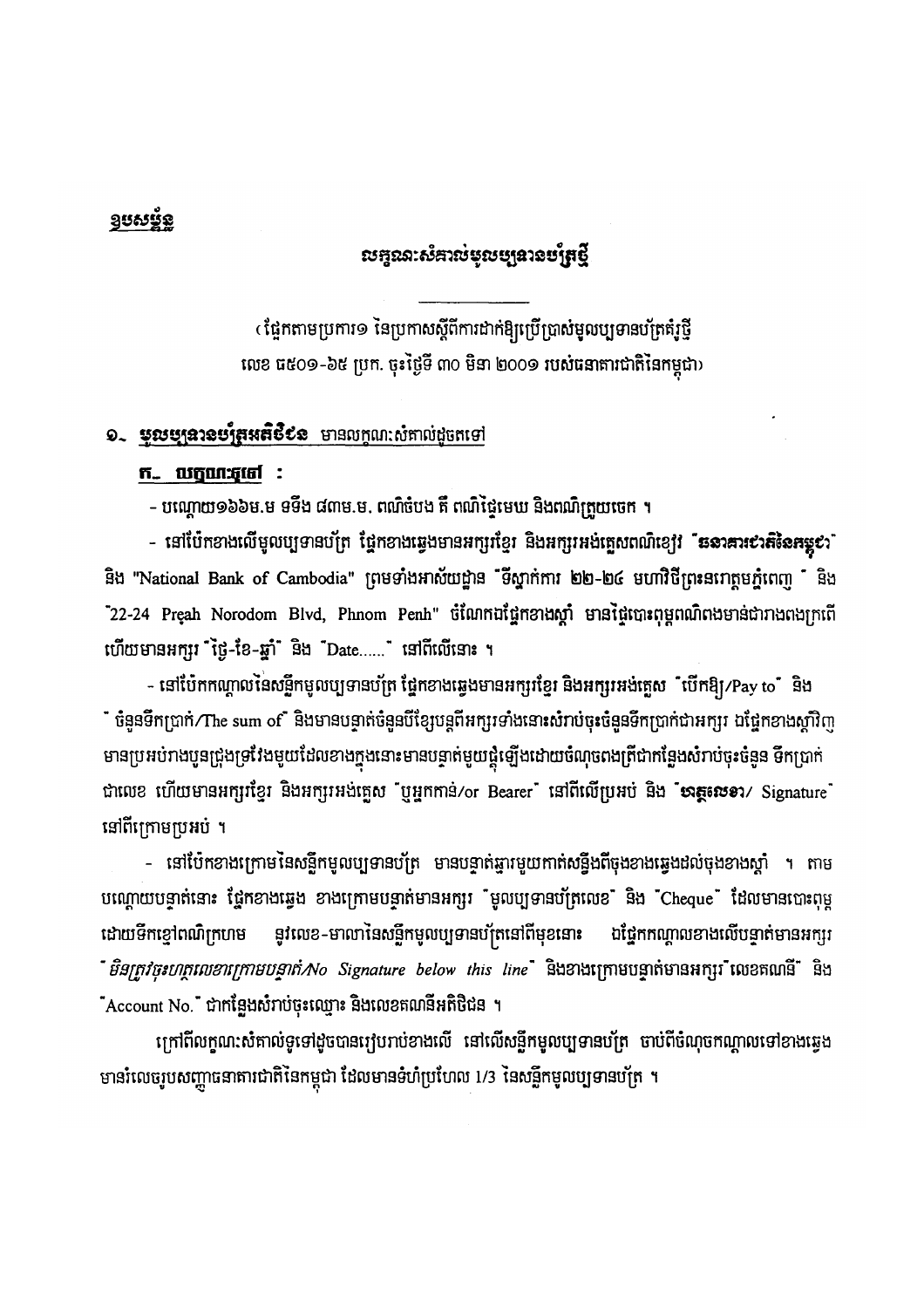### **8. លក្ខណៈពិសេស :**

- នៅប៉ែកកណ្តាលនៃសន្លឹកមូលប្បទានបត្រ បន្ទាត់ចំនួនបីខ្សែ ដែលតពីមុខអក្សរ លើកឱ្យ/Pay to និង ថំនួន ទឹកប្រាក់/The sum of ពីជាខ្សែបន្ទាត់ផ្គុំឡើងដោយអក្សរតូចល្អិត NATIONAL BANK OF CAMBODIA  $\tilde{ }$ ដែលអាចអានបានពេលដែលឆ្លុះមើលដោយកែវពង្រីក ។

- នៅផ្ទៃកណ្តាលនៃរង្វង់រាងពងក្រពើមានអក្សរ "NBC" បោះពុម្ភដោយទឹកខ្មៅអទិស្សមាន ដែលអក្សរនេះអាច មើលឃើញតែក្រោមរស្មីពណ៌ស្វាយប៉ុណ្ណោះ ។

- នៅក្នុងថ្ងៃទាំងមូលនៃកូនប្រអប់រាងបួនជ្រុងទ្រវែង ដែលសំរាប់ចុះចំនួនទឹកប្រាក់ជាលេខ និងនៅបរិវេណតំនូសបន្ទាត់ បីខ្សែ ដែលជាកន្លែងសំរាប់ចុះចំនួនទឹកប្រាក់ជាអក្សរ មានថ្នៃបោះពុម្ពរាងបួនជ្រុងទ្រវែងពីរដាច់ពីគ្នា ដែលប្រើទឹកខ្មៅអទិស្សមាន ហើយផ្ទៃបោះពុម្ពទាំងពីរនេះ មានចំណាំងពន្លឺក្រោមរស៊ីពណ៌ស្វាយ ។

- លេខ-មាលានៃមូលប្បទានបត្រែត្រូវបានបោះពុម្ភដោយទឹកថ្នាំពណ៌ក្រហម ដែលមានចំណាំងពន្លឺក្រោមរស្មីពណ៌ស្វាយ ។

# ២-មុលប្បន្នាន្តបន្តិដូចនាគារ (BANKER'S CHEQUE) មានល្បណៈសំគាល់ដូចតទៅ:

### ក. លក្ខណៈឆ្នូទៅ :

- បណ្តោយ១៦៦ម.ម ទទឹង ៨៣ម.ម ពណិចំបង គឺ ពណិល្យឿង និងពណិជ្ជៃមេឃ ។

- នៅប៉ែកខាងលើមូលប្បទានប័ត្រ ថ្នែកខាងឆ្វេងមានអក្សរខ្មែរ និង<mark>អ</mark>ក្សរអង់គ្លេសពណ៌ខ្យ<mark>ើវ "ឆនរគារ¢រតិ</mark>ខៃ<mark>គម្លុ¢</mark>ះ" និង "National Bank of Cambodia" ព្រមទាំងអាស័យដ្ឋាន ទីស្នាក់ការ ២២-២៤ មហាវិថីព្រះនរោត្តមភ្នំពេញ និង "22-24 Preah Norodom Blvd, Phnom Penh" ចំណែកឯផ្នែកខាងស្តាំ មានផ្ទៃបោះពុម្ពពណ៌ល្បើងជារាងពងក្រពើ ហើយមានអក្សរ ស្វ៊្រ-ខែ-ឆ្នាំ និង Date......" នៅពីលើនោះ ។

- នៅប៉ែកកណ្តាលនៃសន្លឹកមូលប្បទានប័ត្រ ផ្នែកខាងឆ្វេងមានអក្សរខ្មែរ និងអក្សរអង់គ្លេស "បើកឱ្យ/Pay to " និង ៉ចំនួនទឹកប្រាក់/The sum of និងមានបន្ទាត់ចំនួនបីខ្សែបន្តពីអក្សរទាំងនោះ សំរាប់ចុះចំនួនទឹកប្រាក់ជាអក្សរ ឯជ្នែកខាងស្តាំវិញ មានប្រអប់រាងបួនជ្រុងទ្រវែងមួយដែលខាងក្នុងនោះមានបន្ទាត់មួយផ្គុំឡើងដោយចំណុចពងត្រីជាកន្លែងសំរាប់ចុះចំនួន ទឹកប្រាក់ ជាលេខ និងមានអក្សរខ្មែរនិងអក្សរអង់គ្លេស **សេត្តសេខរមួ<del>កឧ</del>ទួលសិន្ឋិ**/ Authorized Signature ី នៅពីក្រោម ប្រអប់ ។

- នៅប៉ែកខាងក្រោមនៃសន្លឹកមូលប្បទានប័ត្រ មានបន្ទាត់ឆ្នារមួយកាត់សន្ធឹងពីចុងខាងឆ្វេង ដល់ចុងខាងស្តាំ ។ តាមបណ្តោយបន្ទាត់នោះ ផ្នែកខាងឆ្វេង ខាងក្រោមបន្ទាត់មានអក្សរ "មូលប្បទានប័ត្រលេខ" និង "Cheque" ហើយមាន បោះពុម្ពដោយទឹកខ្មៅពណ៌ក្រហម នូវលេខ-មាលានៃសន្លឹកមូលប្បទានប័ត្រនៅពីមុខនោះ ។ ឯថ្នែកកណ្តាលខាងលើបទ្ទាត់ មានអក្សរ  $\tilde{B}$ និវត្តវិចុះ ហត្ថលេខាក្រោមបន្ទាត់ $N$ o Signature below this line" ។

ក្រៅពីលក្ខណ:សំគាល់ទូទៅដូចបានក្មេហរាប់ខាងលើ នៅលើសន្លឹកមូលប្បទានបត្រ ចាប់ពីចំណុចកណ្តាលទៅខាងឆ្វេង មានរំលេចរូបសញ្ញាធនាគារជាតិនៃកម្ពុជា ដែលមានទំហំប្រហែល 1/3 នៃសន្លឹកមូលប្បទានបត្រ ។ $\mathscr{A}$